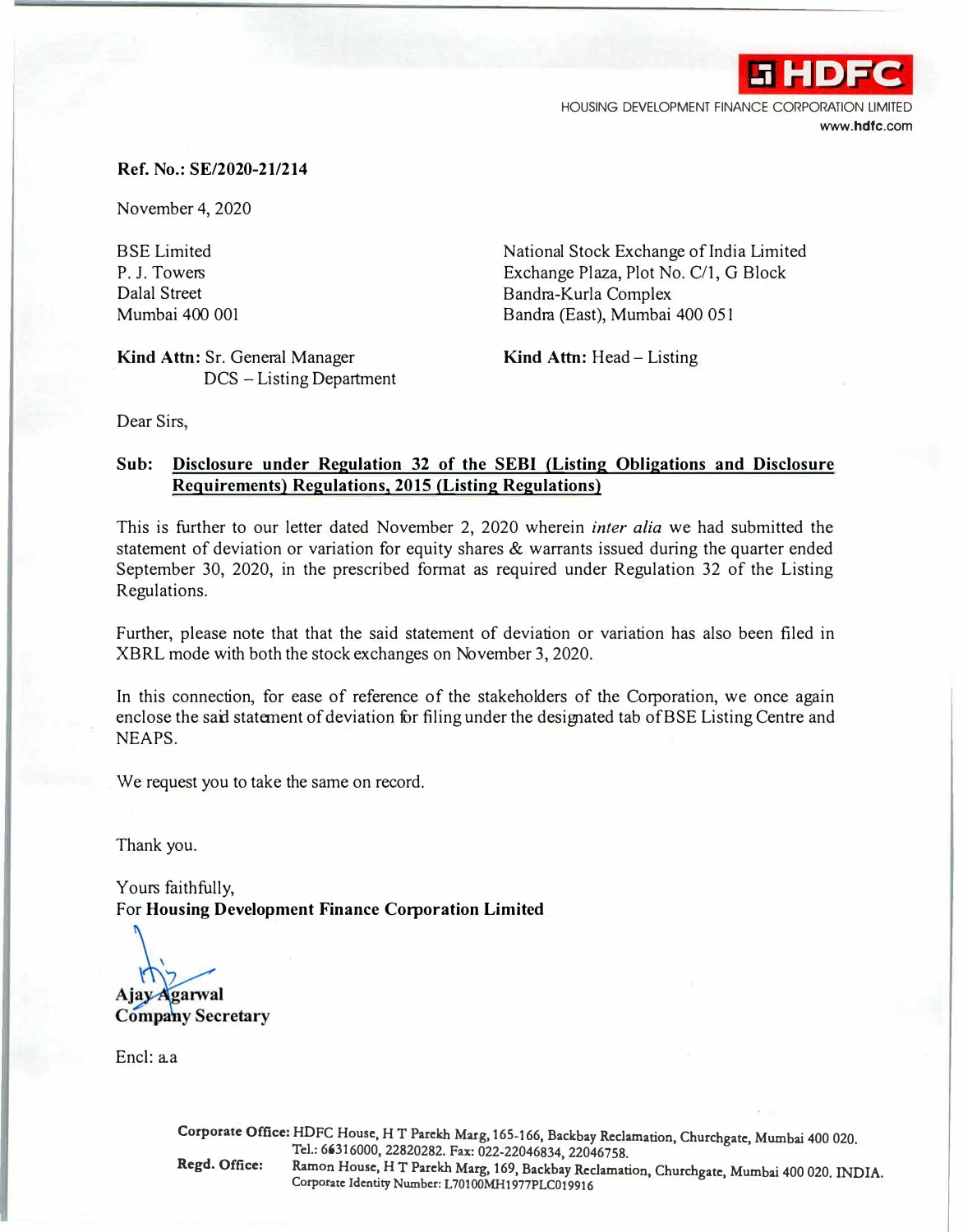|                                                                                                                | Statement of Deviation or Variation in utilisation of funds raised |  |
|----------------------------------------------------------------------------------------------------------------|--------------------------------------------------------------------|--|
| Name of listed entity                                                                                          | Housing Development Finance Corporation Limited                    |  |
| Mode of Fund Raising                                                                                           | Public Issues / Private Placement                                  |  |
| Type of instrument                                                                                             | Public Issues / Rights Issues / Preferential Issues /              |  |
|                                                                                                                | $OIP$ $\leftarrow$ Others                                          |  |
| Date of Raising Funds                                                                                          | 11/08/2020 (Equity and Warrants)                                   |  |
| Amount Raised                                                                                                  | Equity Shares - Rs. 9999.99.98.560                                 |  |
|                                                                                                                | Warrants - Rs. 307,03,32,000                                       |  |
| Report filed for quarter ended                                                                                 | 30-Sep-20                                                          |  |
| Monitoring Agency                                                                                              | applicable /-not applicable                                        |  |
| Monitoring Agency Name, if applicable                                                                          | Not Applicable                                                     |  |
| Is there a Deviation / Variation in use of funds raised?                                                       | No.                                                                |  |
| If yes, whether the same is pursuant to change in terms of Not Applicable                                      |                                                                    |  |
| a contract or objects, which was approved by the                                                               |                                                                    |  |
| shareholders                                                                                                   |                                                                    |  |
| If Yes, Date of shareholder Approval                                                                           | Not Applicable                                                     |  |
| Enplanation for the Deviation / Variation                                                                      | Not Applicable                                                     |  |
| Comments of the audit committee after review                                                                   | The Audit & Governance Committee has noted that                    |  |
|                                                                                                                | the Corporation had raised Rs. 9999,99,98,560                      |  |
|                                                                                                                | through issuance of 5,68,18,181 equity shares of Rs. 2             |  |
|                                                                                                                | each on August 11, 2020 and Rs. 307,03.32,000                      |  |
|                                                                                                                | through issuance of 170,57.400 warrants, under                     |  |
|                                                                                                                | Qualified Institutions Placement (OIP). The Audit &                |  |
|                                                                                                                | Governance Committee further reviewed and noted                    |  |
|                                                                                                                | that the entire amount raised has been/will be utlised             |  |
|                                                                                                                | in accordance with the objects mentioned in the                    |  |
|                                                                                                                | placement document for the said QIP Issue.                         |  |
| Comments of the auditors, if any                                                                               | Not Applicable                                                     |  |
| Objects for which funds have been raised and where there There has been no deviation from the object for which |                                                                    |  |
| has been a deviation, in the following table                                                                   | the funds were raised.                                             |  |

## **HOUSING DEVELOPMENT FINANCE CORPORATION LIMITED Equity Shares and Warrants**